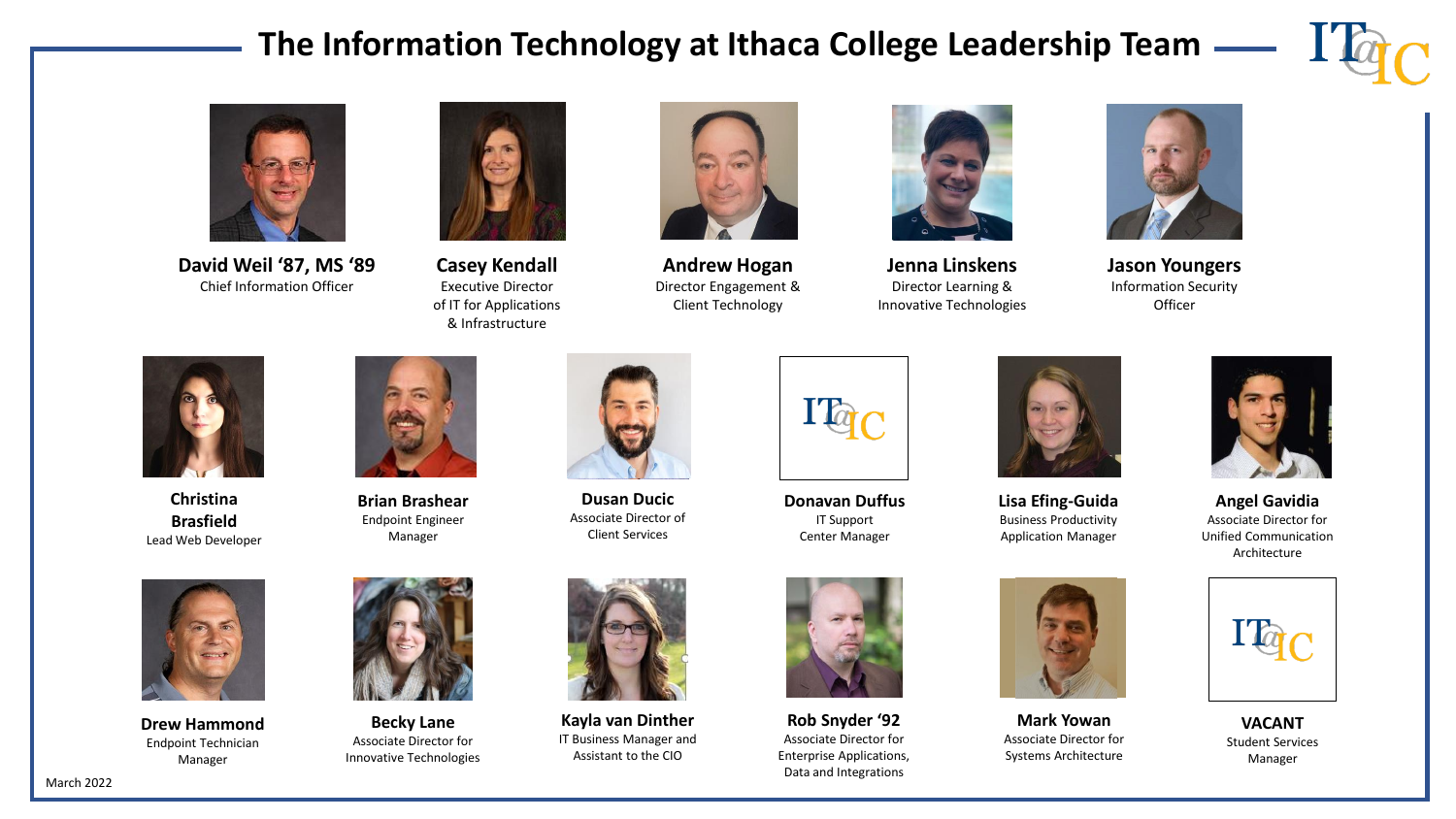



## Information Technology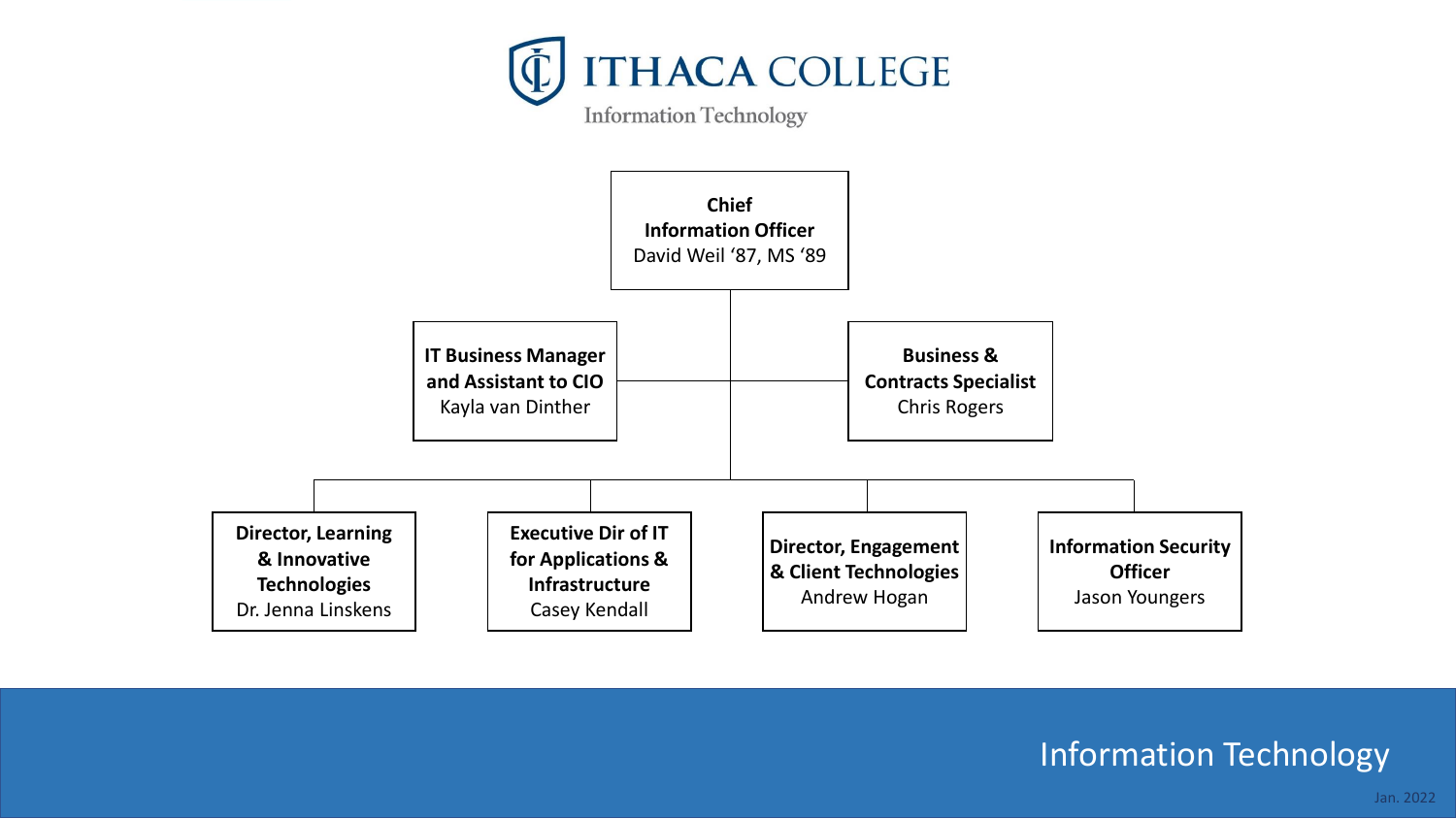



## Learning & Innovative Technologies

Feb. 2022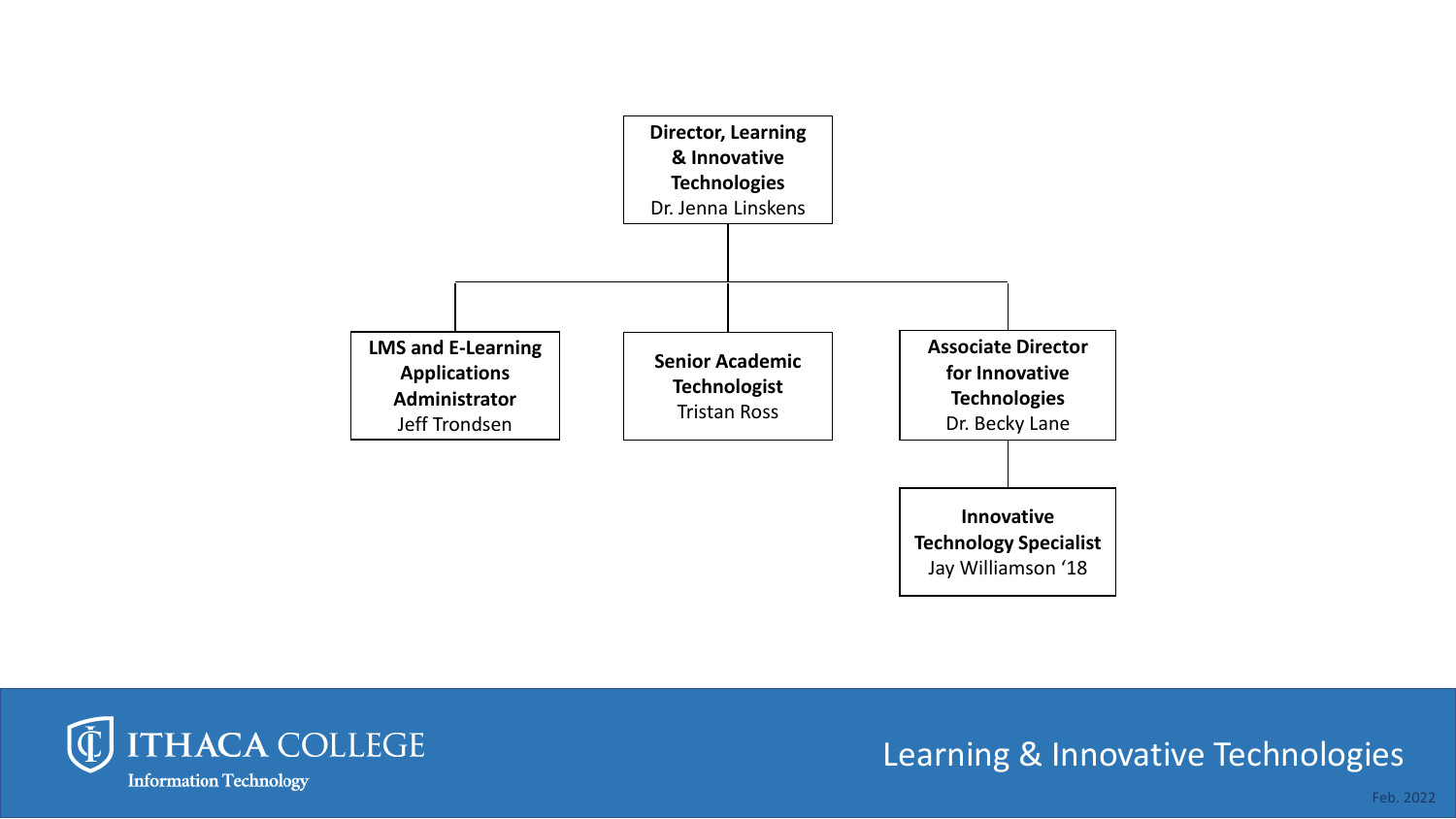

\*10 Month Position (August - May)



## Engagement & Client Technologies

March 2022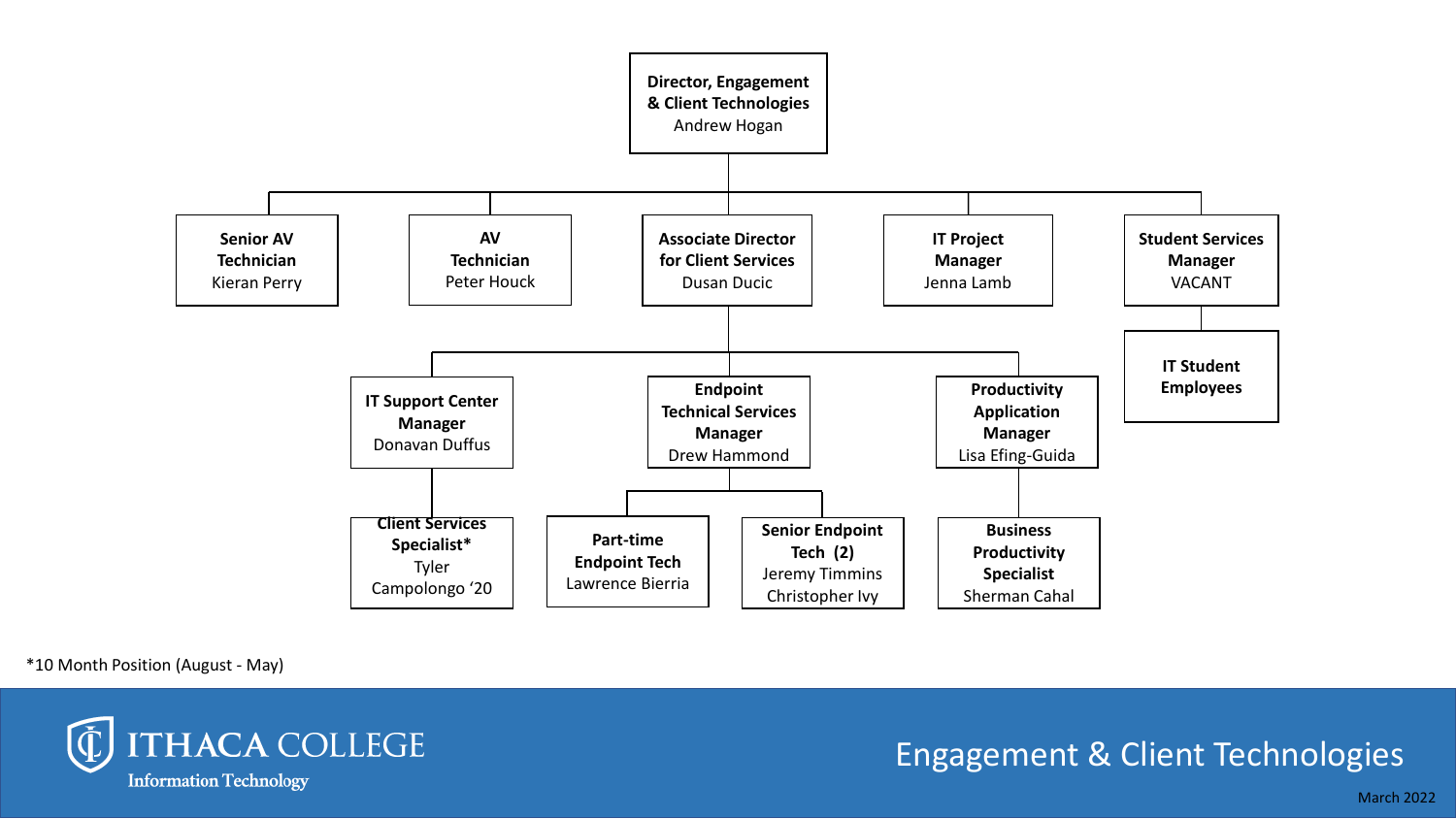



# Applications & Infrastructure

Jan. 2022